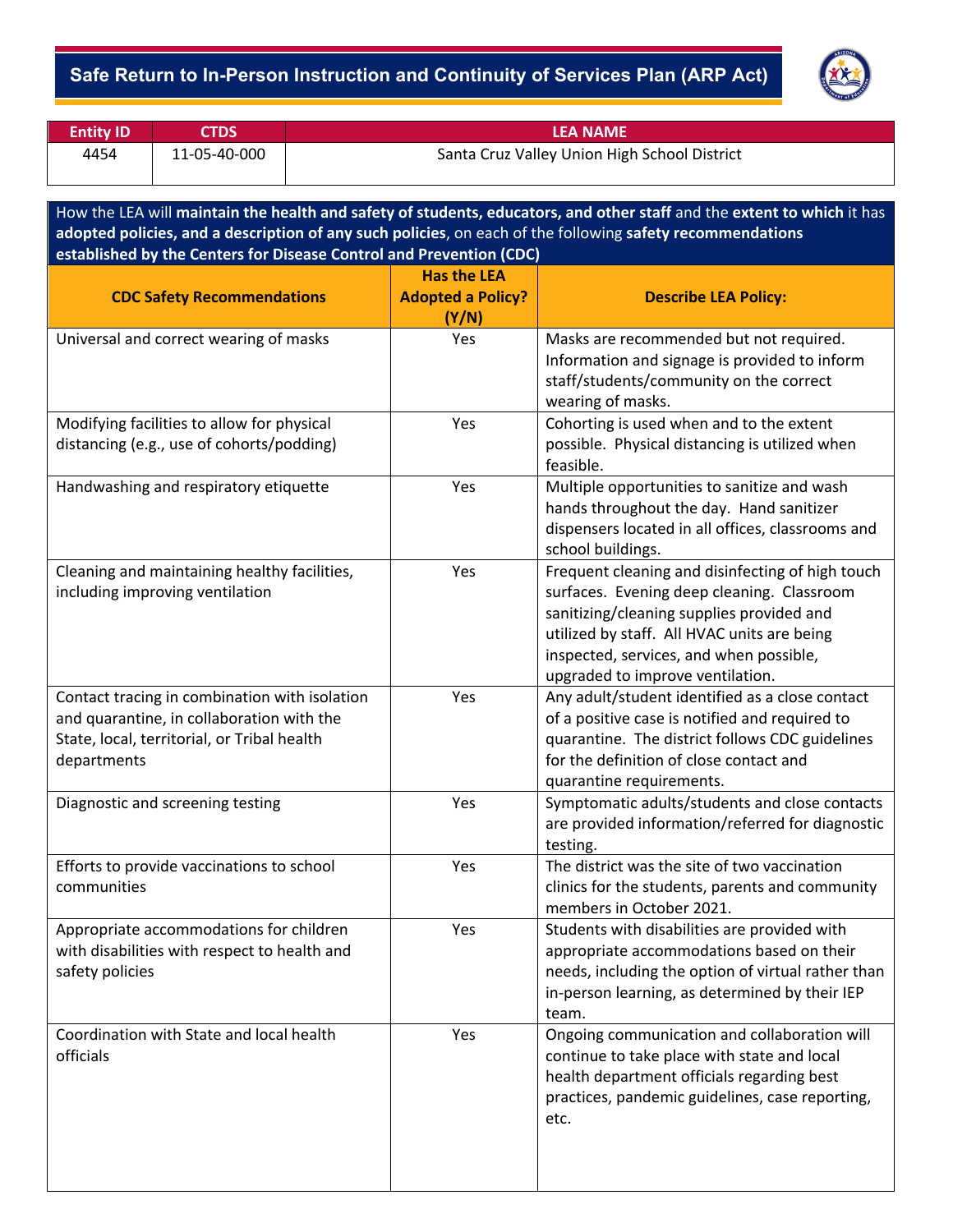## - **Safe Return to In-Person Instruction and Continuity of Services Plan (ARP Act)**



| How the LEA will ensure continuity of services, including but not limited to services to address students' academic        |                                                                                                                                                                                                                                                                                                                                                                                                                                                                                                                                                                                        |  |  |  |
|----------------------------------------------------------------------------------------------------------------------------|----------------------------------------------------------------------------------------------------------------------------------------------------------------------------------------------------------------------------------------------------------------------------------------------------------------------------------------------------------------------------------------------------------------------------------------------------------------------------------------------------------------------------------------------------------------------------------------|--|--|--|
| needs and students' and staff social, emotional, mental health, and other needs, which may include student health          |                                                                                                                                                                                                                                                                                                                                                                                                                                                                                                                                                                                        |  |  |  |
| and food services                                                                                                          |                                                                                                                                                                                                                                                                                                                                                                                                                                                                                                                                                                                        |  |  |  |
| How the LEA will Ensure Continuity of Services?                                                                            |                                                                                                                                                                                                                                                                                                                                                                                                                                                                                                                                                                                        |  |  |  |
| The District will provide in-person learning for all students and families requesting this form of education. The District |                                                                                                                                                                                                                                                                                                                                                                                                                                                                                                                                                                                        |  |  |  |
| will also provide virtual learning for the students who need it due to being quarantined, their IEP, etc.                  |                                                                                                                                                                                                                                                                                                                                                                                                                                                                                                                                                                                        |  |  |  |
| <b>Students' Needs:</b>                                                                                                    |                                                                                                                                                                                                                                                                                                                                                                                                                                                                                                                                                                                        |  |  |  |
| <b>Academic Needs</b>                                                                                                      | Students will be provided access to all courses needed to achieve<br>their educational goals. After school tutoring and other programs<br>will be provided to help students with additional academic support<br>to address their loss of opportunity to learn due to the pandemic.<br>Credit recovery options will be offered to students who are credit<br>deficient.                                                                                                                                                                                                                 |  |  |  |
| Social, Emotional and Mental Health Needs                                                                                  | The District has a School Social Worker, in addition to a School<br>Counselor, to address the SEL needs of the students and their<br>families. Efforts are being made to assist teachers in implementing<br>SEL into the curriculum.                                                                                                                                                                                                                                                                                                                                                   |  |  |  |
| Other Needs (which may include student health<br>and food services)                                                        | The District will continue to provide free meals for all students<br>throughout the 2021-2022 school year.                                                                                                                                                                                                                                                                                                                                                                                                                                                                             |  |  |  |
| <b>Staff Needs:</b>                                                                                                        |                                                                                                                                                                                                                                                                                                                                                                                                                                                                                                                                                                                        |  |  |  |
| Social, Emotional and Mental Health Needs                                                                                  | The District has a district Wellness Coordinator who works with staff<br>to promote the physical and mental health wellness of staff. Special<br>emphasis is being placed this year on the social, emotional and<br>mental health needs of staff. Resources, at the local, state and<br>national level, is shared with staff members throughout the year. In<br>addition, information on resources to help in these areas will be<br>shared through the District's healthcare benefits plan. Ongoing<br>professional development to staff on social and emotional needs is<br>planned. |  |  |  |
| <b>Other Needs</b>                                                                                                         | None currently identified.                                                                                                                                                                                                                                                                                                                                                                                                                                                                                                                                                             |  |  |  |
|                                                                                                                            |                                                                                                                                                                                                                                                                                                                                                                                                                                                                                                                                                                                        |  |  |  |

| The LEA must regularly, but no less frequently than every six months (taking into consideration the timing of       |                                                                          |  |  |  |  |
|---------------------------------------------------------------------------------------------------------------------|--------------------------------------------------------------------------|--|--|--|--|
| significant changes to CDC guidance on reopening schools), review and, as appropriate, revise its plan for the safe |                                                                          |  |  |  |  |
| return to in-person instruction and continuity of services through September 30, 2023                               |                                                                          |  |  |  |  |
| <b>Date of Revision</b>                                                                                             | <b>January 6, 2022</b>                                                   |  |  |  |  |
| <b>Public Input</b>                                                                                                 |                                                                          |  |  |  |  |
| Describe the process used to seek public                                                                            | A committee developed the original plan which was reviewed, discussed    |  |  |  |  |
| input, and how that input was taken into                                                                            | and adopted by the Governing Board at a public meeting in December       |  |  |  |  |
| account in the revision of the plan:                                                                                | 2020. Modifications are made to the plan throughout the year based on    |  |  |  |  |
|                                                                                                                     | the constantly evolving federal and state guidance. The adopted plan and |  |  |  |  |
|                                                                                                                     | updates are posted on the district website. Opportunities for input and  |  |  |  |  |
|                                                                                                                     | feedback from parents, staff and community are and will continue to be   |  |  |  |  |
|                                                                                                                     | provided as part of the plan adoption process for each school year.      |  |  |  |  |

# **U.S. Department of Education Interim Final Rule (IFR)**

# **(1) LEA Plan for Safe Return to In-Person Instruction and Continuity of Services**

(a) An LEA must describe in its plan under section 2001(i)(1) of the ARP Act for the safe return to in-person instruction and continuity of services—